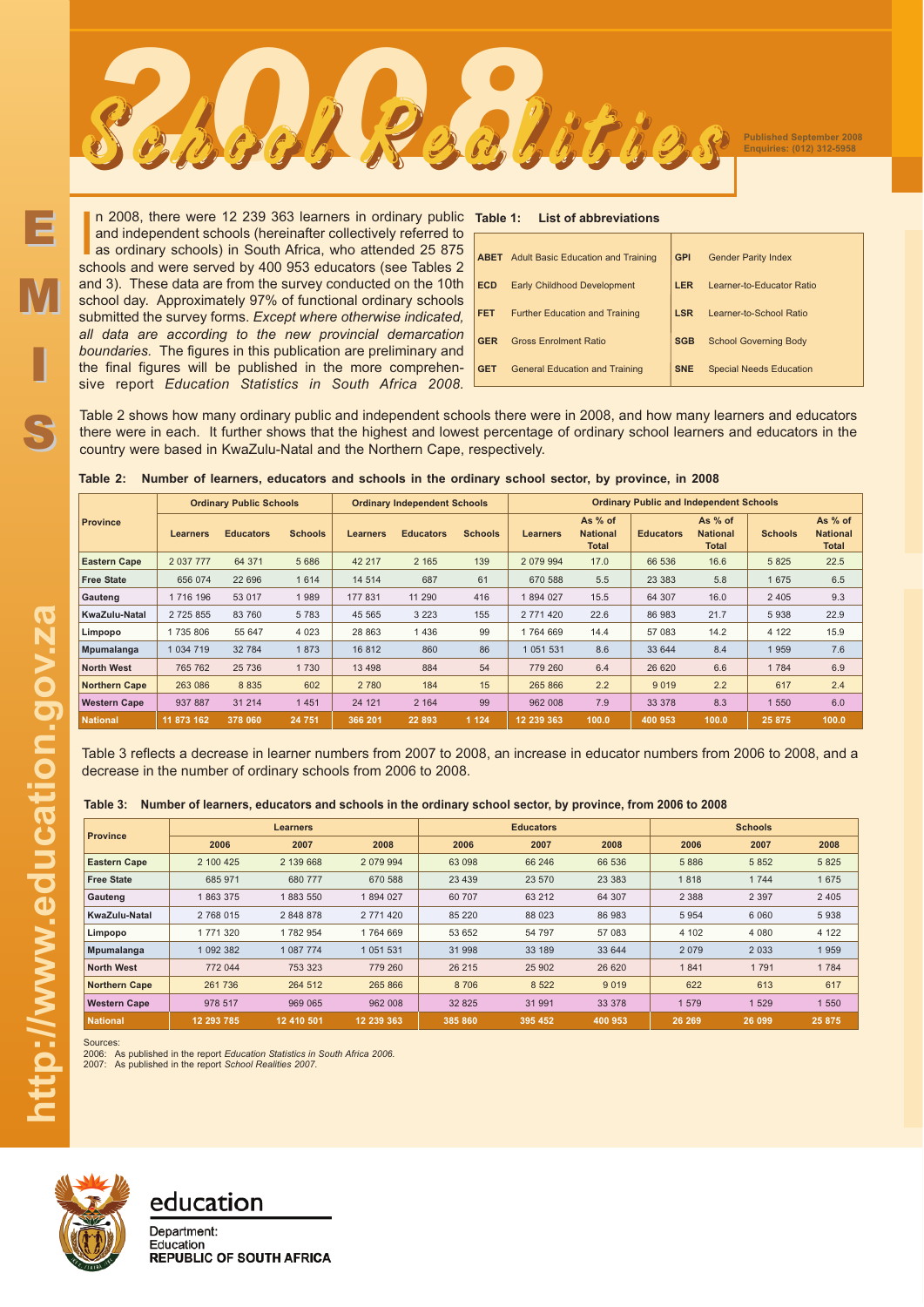

### **Province School Sector Gender Pre-Grade R Phase** Pre-Gr. R| Gr. R Gr. 1 Gr. 2 Gr. 3 Total | Gr. 4 Gr. 5 Gr. 6 Total | Gr. 7 Gr. 8 Gr. 9 Total **Foundation Phase Intermediate Phase Senior Phase Total (GET Band) GET Band Table 4: Number of learners in ordinary schools, by province, school sector, gender and grade, in 2008** EMIS E 345 597 851 741 745 2 934 691 1 162 1 787 1 492 1 448 5 889 1 193 19 656 42 776 41 594 41 408 145 434 2 431 39 509 89 358 86 447 85 811 301 125 1 538 20 253 43 627 42 335 42 153 148 368 1 584 20 418 47 518 45 604 45 106 158 646 3 122 40 671 91 145 87 939 87 259 307 014 291 361 766 661 612 2 400 533 769 1 491 1 289 1 222 4 771 195 10 531 35 079 34 224 32 919 112 753 416 21 525 73 487 70 527 67 462 233 00 486 10 892 35 845 34 885 33 531 115 153 463 11 402 39 133 36 931 35 153 122 619 949 22 294 74 978 71 816 68 684 237 772 34 74 110 88 85 357 67 156 230 193 177 756 584 4 740 12 213 11 946 11 075 39 974 1 135 9 419 25 297 24 440 22 640 81 796 618 4 814 12 323 12 034 11 160 40 331 584 4 761 13 204 12 599 11 657 42 221 1 202 9 575 25 527 24 633 22 817 82 552 670 612 926 928 856 3 322 742 706 636 2 084 1 457 1 384 1 247 4 088 43 049 44 811 40 606 128 466 89 613 90 751 81 922 262 286 43 791 45 517 41 242 130 550 47 279 46 618 41 927 135 824 91 070 92 135 83 169 266 374 563 531 528 1 622 1 128 1 057 1 002 3 187 33 239 31 867 30 933 96 039 68 942 64 794 62 232 195 968 33 802 32 398 31 461 97 661 36 268 33 453 31 773 101 494 70 070 65 851 63 234 199 155 77 65 64 206 157 123 130 410 11 312 11 904 10 652 33 868 23 636 24 241 21 424 69 30 11 389 11 969 10 716 34 074 12 404 12 395 10 838 35 637 23 793 24 364 21 554 69 711 832 885 885 2 602 567 433 405 1 405 1 136 866 801 2 803 38 704 40 382 39 838 118 924 77 850 81 493 80 051 239 394 39 271 40 815 40 243 120 329<br>39 715 41 544 40 609 121 868 39 715 41 544 40 609 121 868 78 986 82 359 80 852 242 197 568 456 393 1 417 1 040 932 736 2 708 31 185 27 750 27 296 86 231 60 854 56 424 57 361 174 639 31 753 28 206 27 689 87 648 30 141 29 150 30 408 89 699 61 894 57 356 58 097 177 347 92 215 176 483 183 358 274 815 10 305 9 875 10 473 30 653 20 971 20 008 20 916 61 89 10 397 10 090 10 649 31 136 10 757 10 276 10 541 31 574 21 154 20 366 21 190 62 710 830 908 869 2 607 392 824 802 805 399 247 416 338 815 585 295 023 603 608 300 462 313 812 614 274 104 495 212 992 105 541 109 432 214 973 **Eastern Cape Free State Gauteng KwaZulu-Natal Limpopo Mpumalanga North West Northern Cape Western Female Total Female Total Fema Male Total Female Total Fema Total Female Male Total Female Total Female Total Femal Male Total Female Total Female Total Female Male Total Femal Total Female Total Female Male Total Female Total Female Total Female Male Total Female Total Female Total Female Male Total Female Total Female Total Fema Male Total Female Independen Public Both Independent Public Both Independer Public Both Independent Public Both Independent Public Both**  $\vert$ Independen **Public Both Independen Public Both Independent Public Both Independent** 897 1 240 1 636 1 537 1 600 6 013 1 706 2 445 3 446 3 250 3 217 12 358 3 999 65 741 102 914 88 963 87 943 345 561 7 945 130 804 214 952 186 348 184 257 716 361 4 896 66 981 104 550 90 500 89 543 351 574 4 755 66 268 113 848 99 098 97 931 377 145 9 651 133 249 218 398 189 598 187 474 728 719 211 234 605 531 492 1 862 414 493 1 230 1 057 1 011 3 791 872 11 521 27 700 25 657 25 109 89 987 1 674 23 206 57 378 52 492 51 272 184 348 1 083 11 755 28 305 26 188 25 601 91 849 1 005 11 944 30 303 27 361 26 682 96 290 2 088 23 699 58 608 53 549 52 283 188 139 2 302 4 142 7 660 7 259 6 971 26 032 4 588 8 366 15 620 14 353 13 589 51 928 1 837 23 168 74 322 71 300 69 549 238 339 3 689 46 613 154 015 145 214 141 737 487 579 4 139 27 310 81 982 78 559 76 520 264 371 4 138 27 669 87 653 81 008 78 806 275 136 8 277 54 979 169 635 159 567 155 326 539 507 944 1 409 1 935 1 758 1 606 6 708 1 856 2 911 3 929 3 524 3 257 13 621 3 147 63 022 122 564 108 102 107 231 400 919 6 237 126 831 258 535 225 753 223 209 834 328 4 091 64 431 124 499 109 860 108 837 407 627 4 002 65 311 137 965 19 417 117 629 440 322 8 093 129 742 262 464 29 277 226 466 847 949 407 935 1 065 946 1 054 4 000 800 1 811 2 181 1 969 2 126 8 087 1 387 48 406 61 294 62 003 64 499 236 202 2 779 97 152 127 851 128 591 134 386 487 980 1 794 49 341 62 359 62 949 65 553 240 202 1 785 49 622 67 673 67 611 70 959 255 865 3 579 98 963 130 032 130 560 136 512 496 067 1 660 1 641 1 570 4 87 3 368 3 302 3 061 9 731 89 947 87 119 84 350 261 416 187 686 178 150 169 333 535 169 91 607 88 760 85 920 266 287 99 447 92 692 86 474 278 613 191 054 181 452 172 394 544 900 543 639 540 1 722 1 092 1 222 1 111 3 425 25 642 26 936 26 608 79 186 52 448 54 564 53 372 160 384 26 185 27 575 27 148 80 908 27 355 28 211 27 335 82 901 53 540 55 786 54 483 163 809 6 513 6 377 6 251 19 141 12 853 12 689 12 430 37 972 70 660 72 743 73 471 216 874 143 173 146 074 146 360 435 607 77 173 79 120 79 722 236 015 78 853 79 643 79 068 237 564 156 026 158 763 158 790 473 579 1 515 1 511 1 604 4 630 3 164 3 048 3 258 9 470 109 068 108 984 114 016 332 068 227 574 225 272 230 277 683 123 110 583 110 495 115 620 336 698 120 155 117 825 117 915 355 895 230 738 228 320 233 535 692 593 916 1 090 1 083 3 089 1 971 2 212 2 034 6 217 69 088 71 256 65 037 205 381 145 441 145 752 133 028 424 221 70 004 72 346 66 120 208 470 77 408 75 618 68 942 221 968 147 412 147 964 135 062 430 438 1 472 1 401 1 357 4 230 2 906 2 760 2 626 8 292 80 320 76 315 71 351 227 986 158 640 149 804 137 318 445 762 81 792 77 716 72 708 232 216 79 754 74 848 67 236 221 838 161 546 152 564 139 944 454 054 520 604 564 1 688 1 042 1 148 1 185 3 375 24 721 25 034 25 872 75 627 49 896 50 679 54 297 154 872 25 241 25 638 26 436 77 315 25 697 26 189 29 046 80 932 50 938 51 827 55 482 158 247 6 184 7 221 6 796 20 201 11 950 14 061 13 342 39 353 71 801 65 157 60 927 197 88 140 931 130 839 127 723 399 493 77 985 72 378 67 723 218 086 74 896 72 522 73 342 220 760 152 881 144 900 141 065 438 846 1 699 1 702 1 398 4 79 3 384 3 483 2 980 9 847 114 605 101 112 93 253 308 970 225 937 204 700 191 738 622 375 116 304 102 814 94 651 313 769 113 017 105 369 100 067 318 453 229 321 208 183 194 718 632 222 943 1 114 914 2 971 1 851 2 070 1 819 5 740 63 036 66 512 65 118 194 666 128 290 135 309 134 681 398 280 63 979 67 626 66 032 197 637 66 162 69 753 70 468 206 383 130 141 137 379 136 500 404 020 834 963 697 292 850 077 877 596 1 727 673 244 800 499 604 250 072 260 123 510 195 129 253 653 098 1 322 679 718 472 733 460 1 451 932 1 041 957 2 139 826 1 058 094 1 114 670 2 172 764 636 249 1 310 481 646 309 684 216 330 525

**Note 1:** Data exclude learners at stand-alone ECD sites, special schools, ABET centres and FET colleges.<br>Note 2: Owing to a shortage of space in the table, the male enrolment figures for ordinary public and inde

**Cape**

**Total Female Total Female Male Total Female Male Total Female Male Total Female Male Total**

**Public Both**

**Independent**

**Public**

**Both**

**National**

1 301 1 219 1 946 1 847 1 800 6 812 727 14 724 42 961 40 525 39 027 137 237 1 363 29 408 89 381 83 035 79 035 280 859 1 397 15 336 43 887 41 453 39 883 140 559 1 267 15 291 47 440 43 429 40 952 147 112 2 664 30 627 91 327 84 882 80 835 287 671 **6 101 9 604 15 554 14 449 14 021 53 628 5 855 9 728 16 306 14 525 13 826 54 385 11 956 19 332 31 860 28 974 27 847 108 013 13 941 261 509 521 823 484 314 478 760 1 746 406 13 728 262 958 568 431 518 533 511 049 1 860 971 27 669 524 467 1 090 254 1 002 847 989 809 3 607 377 20 042 271 113 537 377 498 763 492 781 1 800 034 19 583 272 686 584 737 533 058 524 875 1 915 356 39 625 543 799 1 122 114 1 031 821 1 017 656 3 715 390**

**Note 2:** Owing to a shortage of space in the table, the male enrolment figures for ordinary public and independent schools are intentionally omitted in the provincial data, but are included in the national data**.**

6 423 12 780

15 114  $30.38'$ 

5 272 10 591

65 374

16 137 32 938

10 060 20 044

5 439 10 666

> 1 046 1 981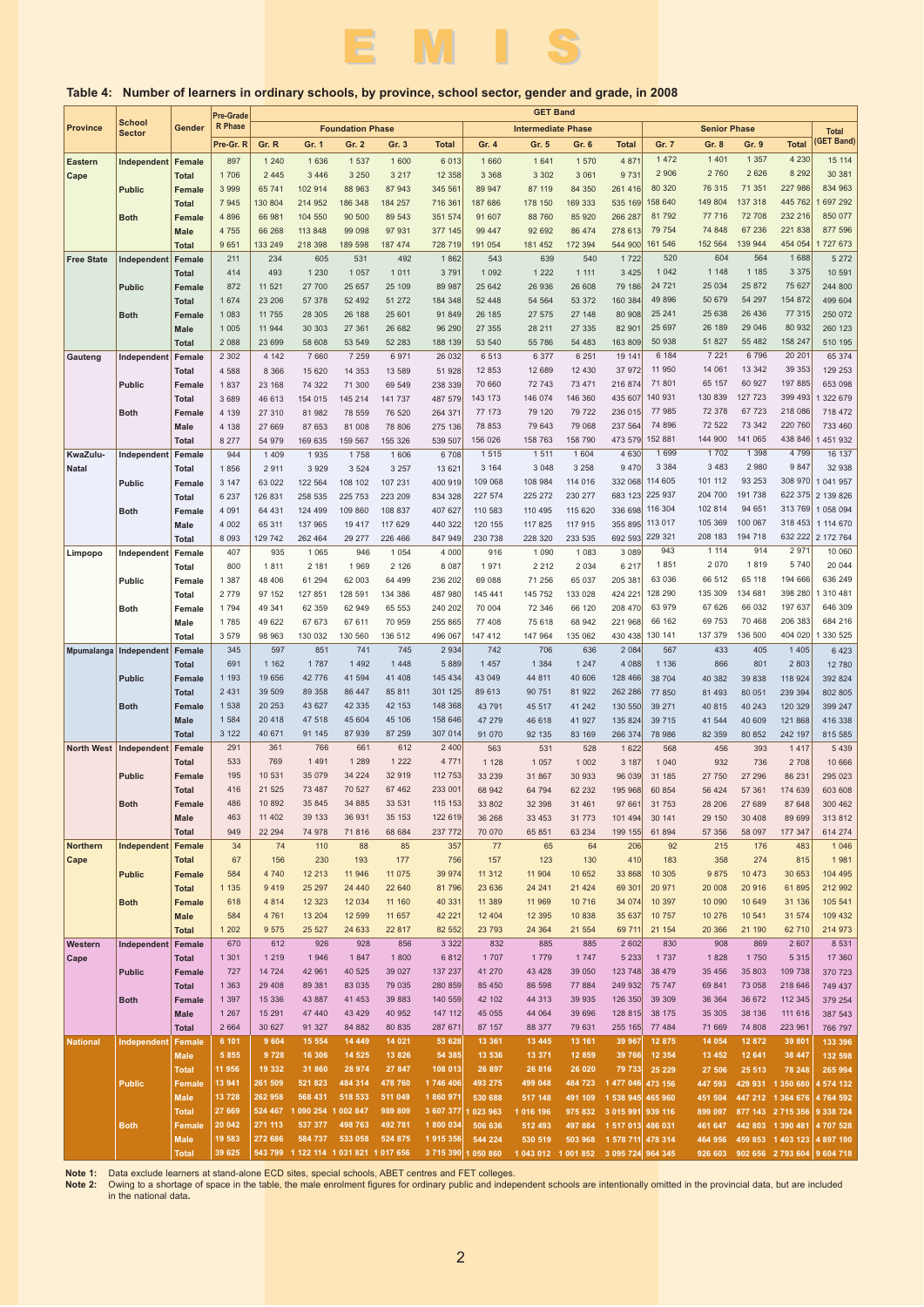# EMIS

|                   | <b>School</b> |                               |                    |                                    | <b>FET Band</b>    |                        | Other              |                          | <b>Total Primary</b> | <b>Total Secondary</b> | <b>Total</b>               |                         |                          |
|-------------------|---------------|-------------------------------|--------------------|------------------------------------|--------------------|------------------------|--------------------|--------------------------|----------------------|------------------------|----------------------------|-------------------------|--------------------------|
| <b>Province</b>   | <b>Sector</b> | Gender                        | Gr. 10             | Gr. 11                             | Gr. 12             | <b>Total</b>           | <b>SNE 1)</b>      | <b>Post-Matric</b>       | <b>Total</b>         | $(Gr. 1-7)$            | $(Gr. 8-12)$               | $(Gr. 1-12)$            | <b>Grand Total</b>       |
| <b>Eastern</b>    | Independent   | Female                        | 1 6 2 1            | 1718                               | 1 7 7 4            | 5 1 1 3                | 16                 | 440                      | 456                  | 11 116                 | 7 8 7 1                    | 18 987                  | 21 580                   |
| Cape              |               | Total                         | 3 0 5 9            | 3 1 6 6                            | 3 1 9 4            | 9419                   | 51                 | 660                      | 711                  | 22 550                 | 14 805                     | 37 355                  | 42 217                   |
|                   | <b>Public</b> | Female                        | 81 388             | 64 340                             | 36 881             | 182 609                | 825                | 184                      | 1 0 0 9              | 621 556                | 330 275                    | 951831                  | 1 022 580                |
|                   | <b>Both</b>   | <b>Total</b><br>Female        | 150 167<br>83 009  | 115 045<br>66 058                  | 65 060<br>38 655   | 330 272<br>187 722     | 2 0 3 7<br>841     | 231<br>624               | 2 2 6 8<br>1 4 6 5   | 1 279 366<br>632 672   | 617 394<br>338 146         | 1896760<br>970 818      | 2 0 37 7 77<br>1 044 160 |
|                   |               | <b>Male</b>                   | 70 217             | 52 153                             | 29 5 9 9           | 151 969                | 1 2 4 7            | 267                      | 1514                 | 669 244                | 294 053                    | 963 297                 | 1 0 3 5 8 3 4            |
|                   |               | <b>Total</b>                  | 153 226            | 118 211                            | 68 254             | 339 691                | 2 0 8 8            | 891                      | 2979                 | 1 301 916              | 632 199                    | 1934 115                | 2 079 994                |
| <b>Free State</b> | Independent   | Female                        | 672                | 637                                | 488                | 1 7 9 7                | $\overline{0}$     | $\mathbf 0$              | 0                    | 3 8 7 0                | 2 9 6 5                    | 6835                    | 7 2 8 0                  |
|                   |               | <b>Total</b>                  | 1 3 7 5            | 1 1 9 9                            | 932                | 3 5 0 6                | 3                  | $\mathsf 0$              | 3                    | 7 7 6 5                | 5 8 3 9                    | 13 604                  | 14 514                   |
|                   | <b>Public</b> | Female<br><b>Total</b>        | 33 763             | 26 089                             | 16 265<br>30 648   | 76 117<br>147 079      | 3 1 0 8<br>7 7 1 7 | $\mathbf{0}$<br>$\Omega$ | 3 1 0 8<br>7 7 1 7   | 182 373                | 127 023                    | 309 396<br>623 477      | 324 897<br>656 074       |
|                   | <b>Both</b>   | Female                        | 67 320<br>34 4 35  | 49 111<br>26 726                   | 16 753             | 77 914                 | 3 1 0 8            | $\Omega$                 | 3 1 0 8              | 371 422<br>186 243     | 252 055<br>129 988         | 316 231                 | 332 177                  |
|                   |               | Male                          | 34 260             | 23 5 84                            | 14 827             | 72 671                 | 4 6 1 2            | $\mathbf{0}$             | 4 6 1 2              | 192 944                | 127 906                    | 320 850                 | 338 411                  |
|                   |               | <b>Total</b>                  | 68 695             | 50 310                             | 31 580             | 150 585                | 7720               | $\mathbf{0}$             | 7720                 | 379 187                | 257 894                    | 637 081                 | 670 588                  |
| Gauteng           | Independent   | Female                        | 7689               | 8 170                              | 6998               | 22 857                 | 57                 | 38                       | 95                   | 47 215                 | 36 874                     | 84 089                  | 90 628                   |
|                   | <b>Public</b> | <b>Total</b><br>Female        | 14 996<br>80 916   | 15 634<br>69 190                   | 13 155<br>49 942   | 43 785<br>200 048      | 152<br>999         | 53<br>48                 | 205<br>1 0 4 7       | 93 4 84<br>503 846     | 71 188<br>326 132          | 164 672                 | 177 831<br>856 030       |
|                   |               | <b>Total</b>                  | 163 094            | 132 293                            | 91 404             | 386 791                | 2 9 3 5            | 102                      | 3 0 3 7              | 1 017 504              | 645 353                    | 829 978<br>1 662 857    | 1716 196                 |
|                   | <b>Both</b>   | Female                        | 88 605             | 77 360                             | 56 940             | 222 905                | 1 0 5 6            | 86                       | 1 1 4 2              | 551 061                | 363 006                    | 914 067                 | 946 658                  |
|                   |               | Male                          | 89 485             | 70 567                             | 47 619             | 207 671                | 2 0 3 1            | 69                       | 2 100                | 559 927                | 353 535                    | 913 462                 | 947 369                  |
|                   |               | <b>Total</b>                  | 178 090            | 147 927                            | 104 559            | 430 576                | 3 0 8 7            | 155                      | 3 2 4 2              | 1 110 988              | 716 541                    | 1827529                 | 1894 027                 |
| KwaZulu-          | Independent   | Female                        | 1820               | 1801                               | 2 0 18             | 5 6 3 9                | 14<br>69           | 36<br>61                 | 50<br>130            | 11 628                 | 8 7 3 9                    | 20 367                  | 22 770<br>45 565         |
| <b>Natal</b>      | Public        | Total<br>Female               | 3516<br>111 943    | 3 4 2 9<br>108 522                 | 3696<br>77 704     | 10 641<br>298 169      | 1 5 2 2            | $\mathbf 0$              | 1 5 2 2              | 23 5 64<br>784 570     | 17 104<br>492 534          | 40 668<br>1 277 104     | 1 344 795                |
|                   |               | Total                         | 221 653            | 208 077                            | 145 724            | 575 454                | 4 2 8 7            | 51                       | 4 3 3 8              | 1 616 557              | 971 892                    | 2 588 449               | 2 725 855                |
|                   | <b>Both</b>   | Female                        | 113 763            | 110 323                            | 79 722             | 303 808                | 1 5 3 6            | 36                       | 1572                 | 796 198                | 501 273                    | 1 297 471               | 1 367 565                |
|                   |               | Male                          | 111 406            | 101 183                            | 69 698             | 282 287                | 2 8 2 0            | 76                       | 2896                 | 843 923                | 487 723                    | 1 331 646               | 1 403 855                |
|                   |               | <b>Total</b>                  | 225 169            | 211 506                            | 149 420            | 586 095                | 4 3 5 6<br>12      | 112<br>10                | 4 4 6 8<br>22        | 1 640 121              | 988 996                    | 2 6 29 117              | 2 771 420<br>15 030      |
| Limpopo           | Independent   | Female<br>Total               | 1 1 7 0<br>2 1 2 5 | 1 3 1 8<br>2 3 5 6                 | 2 0 5 3<br>3 4 9 1 | 4 5 4 1<br>7972        | 29                 | 18                       | 47                   | 7 0 9 7<br>14 344      | 6 5 6 9<br>11 861          | 13 666<br>26 205        | 28 863                   |
|                   | Public        | Female                        | 92 543             | 83 111                             | 47 939             | 223 593                | 42                 | 46                       | 88                   | 456 213                | 355 223                    | 811 436                 | 861 317                  |
|                   |               | Total                         | 181 975            | 151 029                            | 89 295             | 422 299                | 106                | 141                      | 247                  | 943 339                | 692 289                    | 1 635 628               | 1735806                  |
|                   | <b>Both</b>   | Female                        | 93 713             | 84 429                             | 49 992             | 228 134                | 54                 | 56                       | 110                  | 463 310                | 361 792                    | 825 102                 | 876 347                  |
|                   |               | Male                          | 90 387             | 68 956                             | 42 794             | 202 137                | 81<br>135          | 103<br>159               | 184<br>294           | 494 373                | 342 358                    | 836 731                 | 888 322<br>1764 669      |
| Mpumalanga        | Independent   | Total<br>Female               | 184 100<br>395     | 153 385<br>459                     | 92786<br>897       | 430 271<br>1751        | $\overline{1}$     | $\mathbf 0$              | $\mathbf{1}$         | 957 683<br>4988        | 704 150<br>2 5 8 9         | 1 661 833<br>7 5 7 7    | 8 5 20                   |
|                   |               | <b>Total</b>                  | 786                | 957                                | 1 5 9 6            | 3 3 3 9                | $\overline{2}$     | $\mathbf 0$              | $\overline{2}$       | 9951                   | 5 0 0 6                    | 14 957                  | 16812                    |
|                   | <b>Public</b> | Female                        | 45 896             | 42 890                             | 30 356             | 119 142                | 242                | 61                       | 303                  | 292 948                | 199 362                    | 492 310                 | 513 462                  |
|                   |               | <b>Total</b>                  | 90 078             | 81709                              | 56 955             | 228 742                | 658                | 83                       | 741                  | 601 752                | 390 286                    | 992 038                 | 1 0 34 7 19              |
|                   | <b>Both</b>   | Female<br>Male                | 46 291<br>44 573   | 43 349<br>39 317                   | 31 253<br>27 298   | 120 893<br>111 188     | 243<br>417         | 61<br>22                 | 304<br>439           | 297 936<br>313 767     | 201 951<br>193 341         | 499 887<br>507 108      | 521 982<br>529 549       |
|                   |               | <b>Total</b>                  | 90 864             | 82 666                             | 58 551             | 232 081                | 660                | 83                       | 743                  | 611 703                | 395 292                    | 1 006 995               | 1 051 531                |
| <b>North West</b> | Independent   | Female                        | 403                | 435                                | 352                | 1 1 9 0                | $\mathbf 0$        | $\boldsymbol{8}$         | 8                    | 4 2 2 9                | 2 0 3 9                    | 6 2 6 8                 | 6928                     |
|                   |               | <b>Total</b>                  | 742                | 853                                | 689                | 2 2 8 4                | 3                  | 12                       | 15                   | 8 2 2 9                | 3 9 5 2                    | 12 181                  | 13 4 98                  |
|                   | <b>Public</b> | Female                        | 35 876<br>72 316   | 28 933<br>54 669                   | 18 359<br>34 133   | 83 168                 | 217                | $\bf 0$                  | 217                  | 229 446                | 138 214                    | 367 660                 | 378 603                  |
|                   | Both          | <b>Total</b><br>Female        | 36 279             | 29 368                             | 18 711             | 161 118<br>84 358      | 620<br>217         | $\mathsf 0$<br>8         | 620<br>225           | 468 298<br>233 675     | 274 903<br>140 253         | 743 201<br>373 928      | 765 762<br>385 531       |
|                   |               | Male                          | 36 779             | 26 154                             | 16 111             | 79 044                 | 406                | $\overline{4}$           | 410                  | 242 852                | 138 602                    | 381 454                 | 393 729                  |
|                   |               | <b>Total</b>                  | 73 058             | 55 522                             | 34 822             | 163 402                | 623                | 12                       | 635                  | 476 527                | 278 855                    | 755 382                 | 779 260                  |
| <b>Northern</b>   | Independent   | Female                        | 167                | 142                                | 131                | 440                    | $\,6\,$            | $\mathsf{O}\xspace$      | $\,6\,$              | 581                    | 831                        | 1412                    | 1 5 2 6                  |
| Cape              | <b>Public</b> | Total<br>Female               | 268<br>10 905      | 232<br>9 0 9 5                     | 224<br>5 4 0 1     | 724<br>25 401          | $\bf 8$            | $\pmb{0}$                | $\bf 8$              | 1 1 9 3                | 1 3 5 6                    | 2 5 4 9<br>125 156      | 2 7 8 0<br>130 555       |
|                   |               | Total                         | 21 747             | 17 014                             | 10 033             | 48 794                 | 75<br>165          | $\pmb{0}$<br>$\mathbf 0$ | 75<br>165            | 79 40 7<br>162 649     | 45 749<br>89 718           | 252 367                 | 263 086                  |
|                   | <b>Both</b>   | Female                        | 11 072             | 9 2 3 7                            | 5 5 3 2            | 25 841                 | 81                 | $\pmb{0}$                | 81                   | 79 988                 | 46 580                     | 126 568                 | 132 081                  |
|                   |               | <b>Male</b>                   | 10 943             | 8 0 0 9                            | 4 7 2 5            | 23 677                 | 92                 | $\pmb{0}$                | 92                   | 83 854                 | 44 4 94                    | 128 348                 | 133 785                  |
|                   |               | <b>Total</b>                  | 22 015             | 17 24 6                            | 10 257             | 49 518                 | 173                | $\mathbf 0$              | 173                  | 163 842                | 91 0 74                    | 254 916                 | 265 866                  |
| Western<br>Cape   | Independent   | Female<br>Total               | 923<br>1786        | 927<br>1801                        | 908<br>1779        | 2 7 5 8<br>5 3 6 6     | $\,$ 5 $\,$<br>15  | 38<br>79                 | 43<br>94             | 6 1 4 2<br>12 5 63     | 4 5 3 5<br>8 9 4 4         | 10 677<br>21 507        | 12 002<br>24 121         |
|                   | <b>Public</b> | Female                        | 43 0 26            | 36 100                             | 24 914             | 104 040                | 78                 | $\pmb{0}$                | 78                   | 284 740                | 175 299                    | 460 039                 | 475 568                  |
|                   |               | Total                         | 79 524             | 64 178                             | 43 208             | 186 910                | 177                | $\pmb{0}$                | 177                  | 577 130                | 329 809                    | 906 939                 | 937 887                  |
|                   | <b>Both</b>   | Female                        | 43 949             | 37 027                             | 25 822             | 106 798                | 83                 | 38                       | 121                  | 290 882                | 179 834                    | 470 716                 | 487 570                  |
|                   |               | <b>Male</b>                   | 37 361             | 28 952                             | 19 165             | 85 478                 | 109                | 41                       | 150                  | 298 811                | 158 919                    | 457 730                 | 474 438                  |
| <b>National</b>   | Independent   | <b>Total</b><br>Female        | 81 310<br>14 860   | 65 979<br>15 607                   | 44 987<br>15 619   | 192 276<br>46 086      | 192<br>111         | 79<br>570                | 271<br>681           | 589 693<br>96 866      | 338 753<br>73 012          | 928 446<br>169 878      | 962 008<br>186 264       |
|                   |               | <b>Male</b>                   | 13 793             | 14 0 20                            | 13 137             | 40 950                 | 221                | 313                      | 534                  | 96 777                 | 67 043                     | 163 820                 | 179 937                  |
|                   |               | <b>Total</b>                  | 28 653             | 29 627                             | 28 756             | 87 036                 | 332                | 883                      | 1 2 1 5              | 193 643                | 140 055                    | 333 698                 | 366 201                  |
|                   | <b>Public</b> | <b>Female</b>                 | 536 256            | 468 270 307 761                    |                    | 1 312 287              | 7 108              | 339                      | 7 4 4 7              | 3 435 099              | 2 189 811                  | 5 624 910               | 5 907 807                |
|                   |               | <b>Male</b>                   | 511 618<br>047 874 | 404 855 258 699<br>873 125 566 460 |                    | 1 175 172<br>2 487 459 | 11 594             | 269                      | 11 863               | 3 602 918              | 2 073 888                  | 5 676 806               | 5 965 355                |
|                   | <b>Both</b>   | <b>Total</b><br><b>Female</b> | 551 116            | 483 877 323 380                    |                    | 1 358 373              | 18702<br>7 2 1 9   | 608<br>909               | 19 310<br>8 1 2 8    | 7 038 017<br>3 531 965 | 4 263 699<br>2 2 6 2 8 2 3 | 11 301 716<br>5 794 788 | 11 873 162<br>6 094 071  |
|                   |               | <b>Male</b>                   | 525 411            | 418 875 271 836                    |                    | 1 216 122              | 11 815             | 582                      | 12 397               | 3 699 695              | 2 140 931                  | 5 840 626               | 6 145 292                |
|                   |               | <b>Total</b>                  | 1 076 527          | 902 752 595 216                    |                    | 2 574 495              | 19 034             | 1 4 9 1                  | 20 5 25              | 7 231 660              | 4 4 0 3 7 5 4              | 11 635 414              | 12 239 363               |

Note 1: Data exclude learners at stand-alone ECD sites, special schools, ABET centres and FET colleges.<br>Note 2: Owing to a shortage of space in the table, the male enrolment figures for ordinary public and independent scho

**1)** SNE learners in separate classes**.**